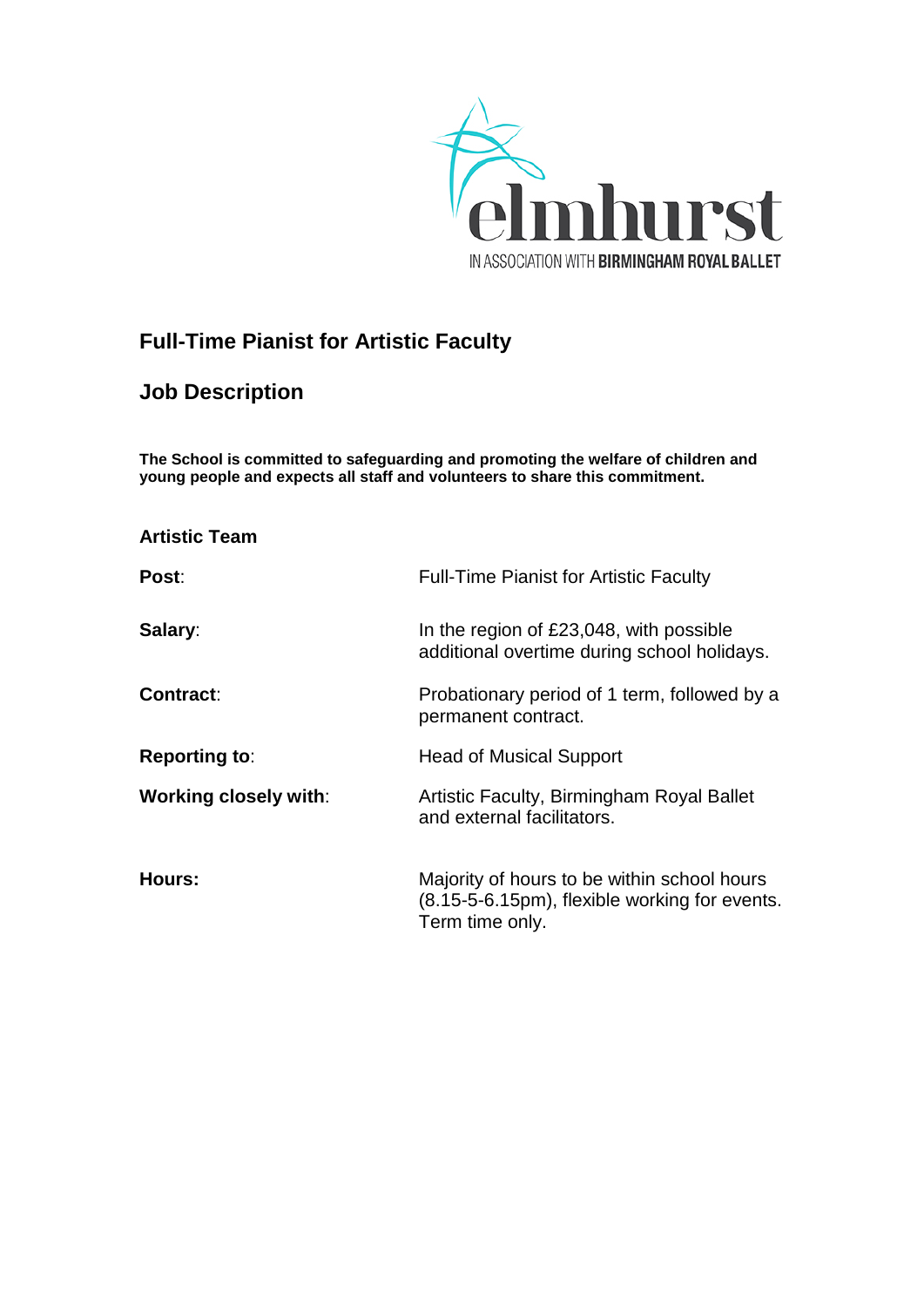| Purpose of Job:                   | To assist musically in the preparation of students for a professional career in<br>dance<br>The successful candidate will work towards fulfilling the school's commitment to<br>high quality education and will promote and embody the school's ethos: the<br>Elmhurst Way.<br>The school is committed to working as one to best meet the needs of all<br>students and therefore the successful candidate will demonstrate an interest<br>and enthusiasm in supporting young people in all aspects of school life,<br>fulfilling the school's vision of being outstanding in everything we do: Live,<br>Dance, Learn. |  |  |
|-----------------------------------|-----------------------------------------------------------------------------------------------------------------------------------------------------------------------------------------------------------------------------------------------------------------------------------------------------------------------------------------------------------------------------------------------------------------------------------------------------------------------------------------------------------------------------------------------------------------------------------------------------------------------|--|--|
|                                   | <b>Key Responsibilities</b><br>Accompanying classes in classical ballet and other dance disciplines                                                                                                                                                                                                                                                                                                                                                                                                                                                                                                                   |  |  |
|                                   | Work collegiately with other accompanists and dance teaching staff<br>$\bullet$<br>Positively supporting musical requirements within the School, including<br>$\bullet$<br>sourcing musical recordings and assistance with classes that may be<br>using recorded music                                                                                                                                                                                                                                                                                                                                                |  |  |
|                                   | Accompanying live performances for School events, both in-house and<br>as part of the School's broader remit in outreach activities                                                                                                                                                                                                                                                                                                                                                                                                                                                                                   |  |  |
|                                   | Contributing to the School's Community Access/Outreach Programmes                                                                                                                                                                                                                                                                                                                                                                                                                                                                                                                                                     |  |  |
|                                   | Attending meetings as required<br>$\bullet$                                                                                                                                                                                                                                                                                                                                                                                                                                                                                                                                                                           |  |  |
| and Responsibilities:             | Supporting the general work of the School including finding appropriate<br>$\bullet$<br>music, learning ballet repertoire and similar tasks                                                                                                                                                                                                                                                                                                                                                                                                                                                                           |  |  |
|                                   | <b>General</b>                                                                                                                                                                                                                                                                                                                                                                                                                                                                                                                                                                                                        |  |  |
| n                                 | Attend and participate in staff and working group meetings and training<br>as appropriate.                                                                                                                                                                                                                                                                                                                                                                                                                                                                                                                            |  |  |
|                                   | Adhere to and work within Elmhurst School practices and policies<br>$\bullet$<br>including those relating to Equal Opportunities.                                                                                                                                                                                                                                                                                                                                                                                                                                                                                     |  |  |
|                                   | To promote the Elmhurst Way<br>$\bullet$                                                                                                                                                                                                                                                                                                                                                                                                                                                                                                                                                                              |  |  |
|                                   | Contribute, as appropriate, to parent publications                                                                                                                                                                                                                                                                                                                                                                                                                                                                                                                                                                    |  |  |
| <b>Purpose of Job: Main Dutie</b> | It is unlikely that the School would ask a musician to play for more than 6.5<br>hours per day Monday to Friday. An average week may have studio contact<br>time of approximately 30 hours. Other working hours are the preparation of<br>materials and individual practice. Occasionally, the School will require<br>weekend duties due to the nature of our business; this will be in term time, or<br>just before the start or end of a term.                                                                                                                                                                      |  |  |
|                                   | Because of the small and changing nature of our business this job description will<br>inevitably change. You will, from time to time, be required to undertake other<br>activities of a similar nature that fall within your capabilities as directed by the<br>Principal. It is expected that staff members will embrace the ethos of boarding<br>education and contribute to the life of the students outside curriculum time.                                                                                                                                                                                      |  |  |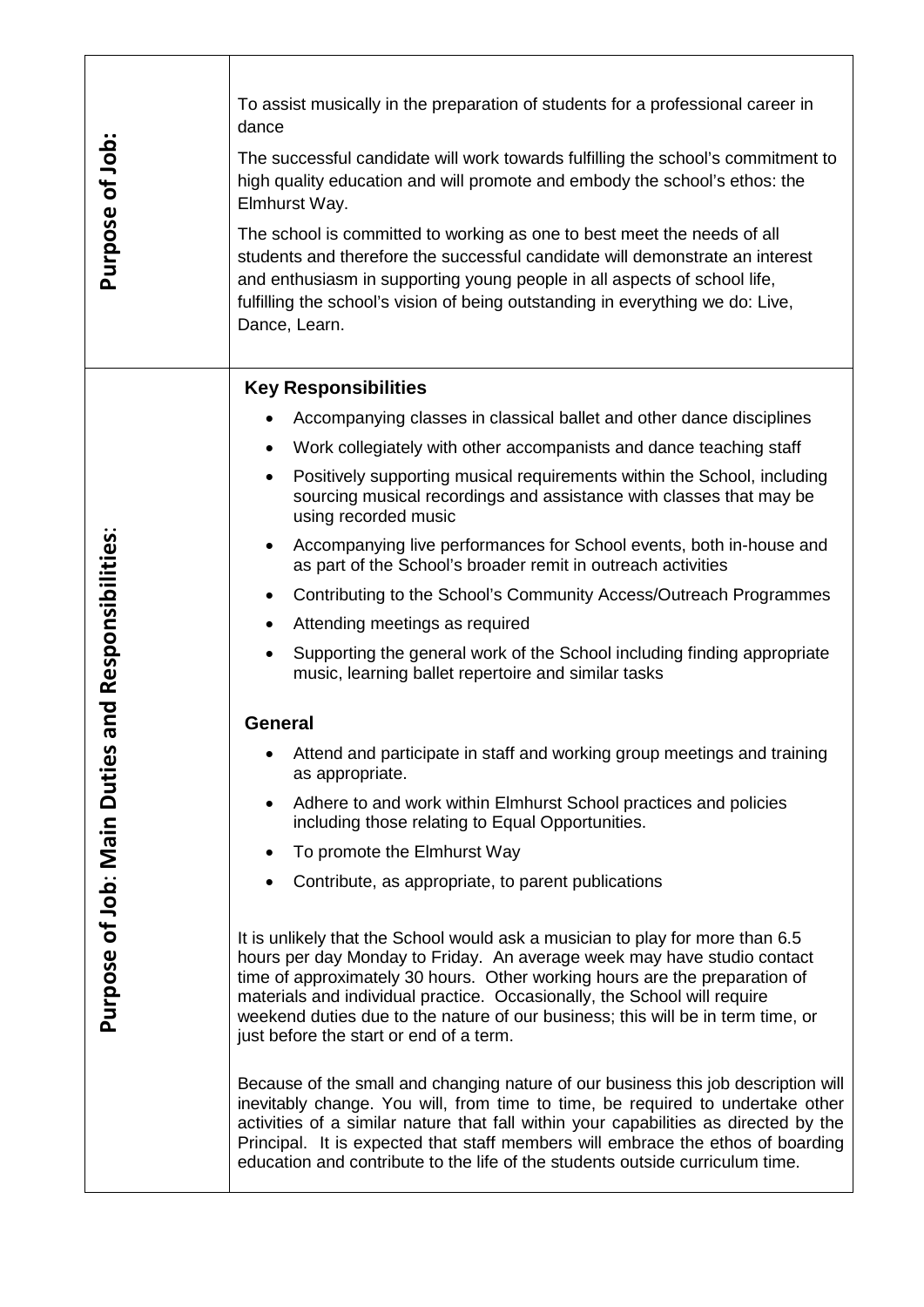### **Person Specification:**

#### **The School is committed to safeguarding and promoting the welfare of children and young people and expects all staff and volunteers to share this commitment.**

|                                           | <b>Essential</b>                                                                                                                                                                                                                                                                                                                                                                                                    | <b>Desirable</b>                                                                                                                                                                                  |                                                                 |
|-------------------------------------------|---------------------------------------------------------------------------------------------------------------------------------------------------------------------------------------------------------------------------------------------------------------------------------------------------------------------------------------------------------------------------------------------------------------------|---------------------------------------------------------------------------------------------------------------------------------------------------------------------------------------------------|-----------------------------------------------------------------|
|                                           | These are qualities without which the Applicant could not be appointed                                                                                                                                                                                                                                                                                                                                              | These are extra qualities which can be used to choose between<br>applicants who meet all of the essential criteria                                                                                | Method of<br>assessment                                         |
| Qualifications                            | Good general education appropriate to the post.                                                                                                                                                                                                                                                                                                                                                                     | Performance Diploma.                                                                                                                                                                              | Certificates                                                    |
| <b>Stakeholder Focus</b>                  | Demonstrable understanding of Elmhurst as an organisation, school<br>vision and needs.<br>A genuine love of ballet and its allied dance disciplines.<br>A sympathy with the aims of a vocational boarding school.                                                                                                                                                                                                   |                                                                                                                                                                                                   | Application form<br>Interview<br><b>Professional References</b> |
| Knowledge &<br><b>Experience</b>          | A high standard of musicianship and proven successful experience in<br>ballet accompaniment.<br>A broad range of music repertoire suitable for unset ballet classes                                                                                                                                                                                                                                                 | Experience gained in a range of settings, in the UK and abroad.<br>Interest in and knowledge of the wider dance music repertoire,<br>including modern ballet, jazz and contemporary compositions. | <b>Application Form</b><br>Interview<br>Professional references |
| <b>Skills</b>                             | Proficient sight-reading skills and excellent improvisatory skills.<br>Ability to play for RAD syllabus classes and repertoire classes as<br>required.                                                                                                                                                                                                                                                              |                                                                                                                                                                                                   | <b>Application Form</b><br>Interview<br>Professional references |
| Personal<br>competencies and<br>qualities | Be an active member of a creative team contributing positively and<br>bringing energy along with a flexible approach.<br>High level of personal integrity<br>Ability to gain the trust and confidence of colleagues, students and<br>parents<br>Work well as part of a team<br>Dynamic and charismatic<br>Well presented & personable<br>Genuine enthusiasm and the ability to work well within a wider staff team. |                                                                                                                                                                                                   | <b>Application Form</b><br>Interview<br>Professional references |

**In common with all employees of the school, the post-holder will be expected to share the:**

**Motivation to work with children and young people**

**Ability to form and maintain appropriate relationships and personal boundaries with children and young people**